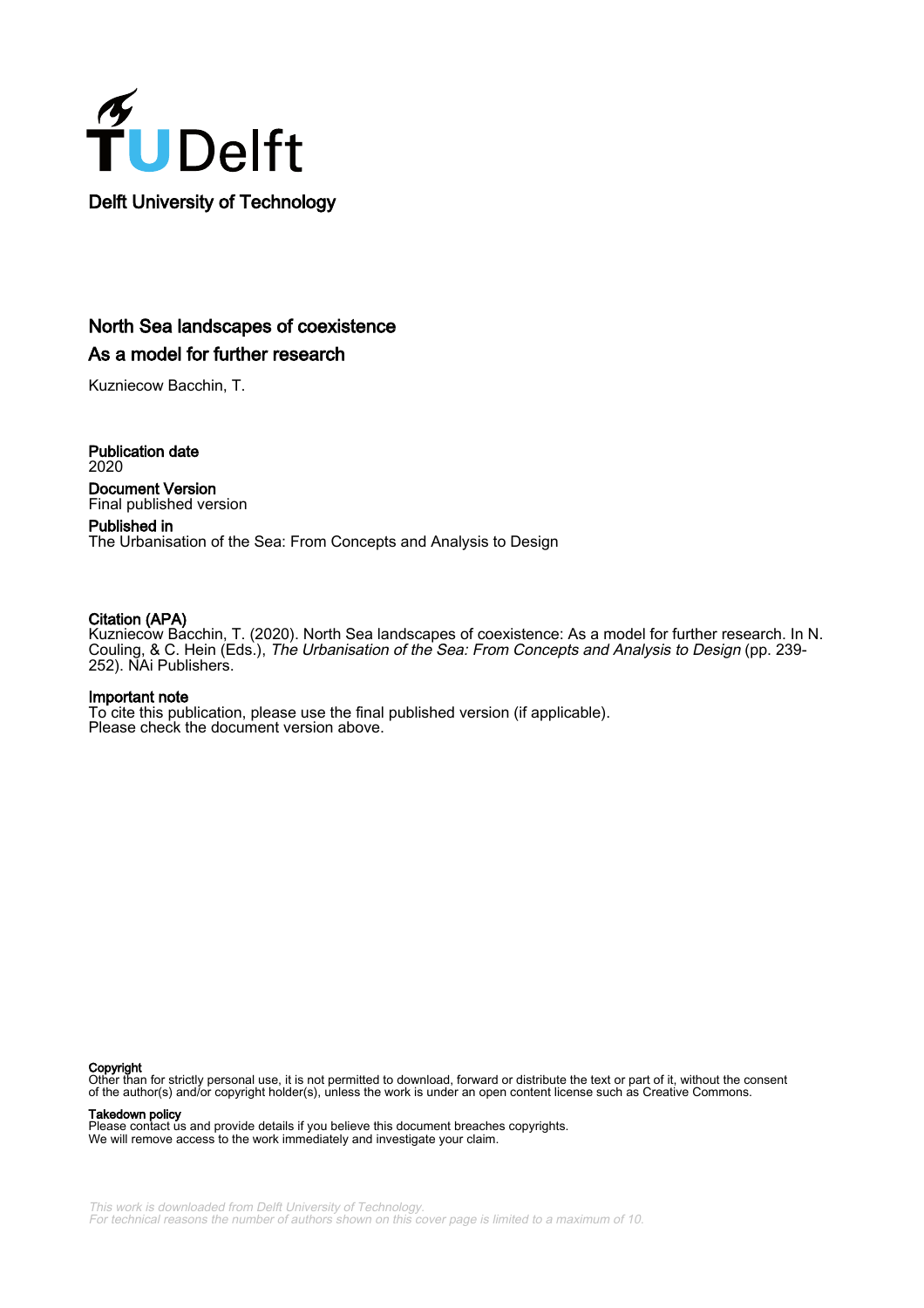## Chapter 15 NORTH SEA LANDSCAPES OF COEXISTENCE

Taneha Kuzniecow Bacchin

The South-West Delta in the Netherlands and the Thames Estuary in England both face extreme sea level rise and ecological degradation. Taneha Bacchin and her students take these conditions as an opportunity to launch a gradual revolution that redefines the land-sea edge as a productive and protective ecosystem.

Taneha Kuzniecow Bacchin is an architect, researcher and educator. Her research and projects focus on the relationship between landscape architecture, infrastructure and urban form. Her current work deals with the changing nature of the territorial project, addressing spatial, ecological, and political aspects of water-related risks, with ongoing projects in the North Sea, the Arctic, and India. Her work has been funded internationally and exhibited at the Venice Architecture Biennale 2002 and 2018, and São Paulo Architecture Biennale 2013. She is Assistant Professor of Urban Design Theory and Methods, and Research Leader of the Delta Urbanism Interdisciplinary Research Program at the Faculty of Architecture and the Built Environment, Delft University of Technology, where she also leads the Transitional Territories Graduation Studio.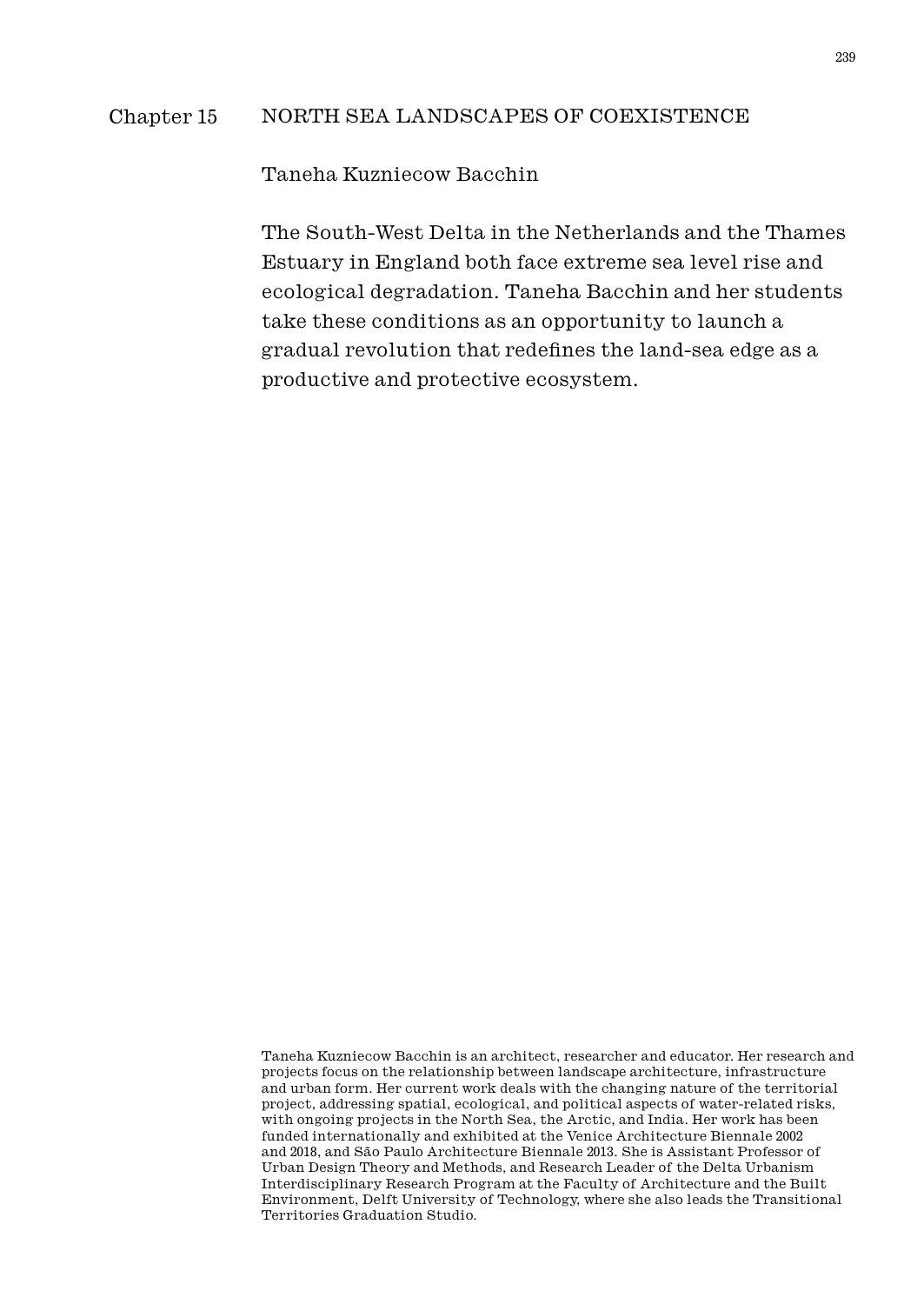This essay presents five graduation theses from the interdisciplinary studio "Transitional Territories" offered by TU Delft's Faculty of Architecture and the Built Environment.(1) From 2017 to 2020, the studio focused on the North Sea as common ground for the mediation of multiple agents acting at the sea-land continuum. This pedagogical project employed research-by-design to map some of the controversial aspects of the North Sea as territory (e.g., the large variety of coastline habitats, management, and ownership practices) and, later, to envision different forms of co-habitation. The five selected projects illustrate a line of inquiry studied in the studio: the effects of the altered nature of the North Sea habitat and the projection of a possible/desirable synergistic approach between landuse occupation and environmental risk management. The selected projects respond to envisioned scenarios developed within the context of the studio, taking singular but related positions on the present and future state of urbanity, ecology, and climate in the North Sea geographic space.

#### PREMISES

As a territory, the North Sea is the product of dynamic relations between natural processes and human activities. A dense urbanised ground, it has been shaped by the—mostly divisive—relation between flows of goods, capital, data, and people, the oil, gas, and fishery industries and, most recently, climate adaptation and clean energy infrastructure.(2) The nature and materiality of its habitats, edge conditions, and the succession of its multiple layers define the North Sea as an artefactual body of water. As a relatively small geographic space, it has, throughout history, been a point of departure for global infrastructural and industrial, environmental, and geopolitical interventions. The five projects briefly presented in this essay employed chorologic and topographic analysis to examine, transform, and finally unfold the possibility of new spatial constructs and forms of habitation in a viscous mixture of land and sea.(3) All the projects consider the recalibration of edge spaces at sites exposed to extreme sea level rise and eutrophication in two specific landscapes: the South-West Delta in the Netherlands and the Thames Estuary in England. The recalibration is designed as intention and concept, using material and ecological practices to modify the relation between different forms of land use, sociocultural practices, and environmental performance. This method gave form to new infrastructures, concrete or abstract, that set some of the agents and forces present in the seariver-land continuum in a synergistic fashion.

The examples described in this essay investigate the altered nature of the North Sea territory, taking the current pressures of extreme urbanisation, pollution, and environmental decay, coupled with future scenarios of clean energy production and accelerated sea level rise, as a design opportunity. These present-day conditions form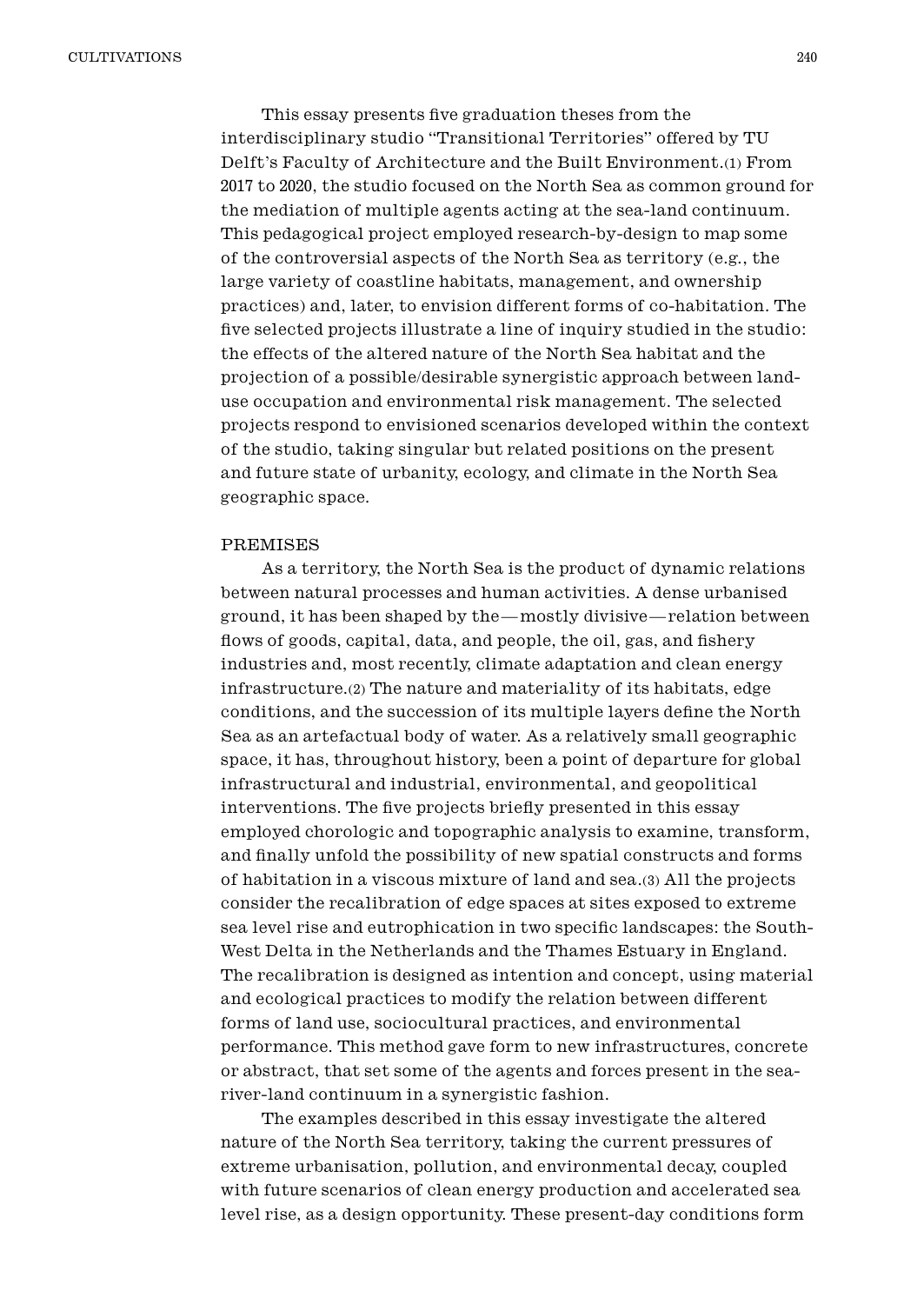the base for a spatial strategy that enables a gradual revolution: the transformation of hectares of coastal and riverine borders into living ecological infrastructures. Dissolving the static edge between land and water is central to this approach, enabling spatial interventions to act as a coastal and riverine flood risk management strategy as well as enabling new forms of economy. The projects employ multiple scales and temporal programming—connecting interventions at the macro (regional) scale to nano (process) levels, and from meso (urban) to micro (architectonic) levels. As a result, the compilation of the five projects introduces the possibility of a new sea-land relation, composed by the propagation of patterns of cultivation for new industries while providing space for carbon sequestration and ecological and hydrological rehabilitation from inland areas to the sea.

# STUDIO PROPOSITION: NORTH SEA ALTERED NATURE AND THE ARCHITECTURE OF EXTREMES

When projecting the long-term geography of the North Sea, some important limitations were identified in the nature of its resource space. Whether considering reduced coastal edges, depleting nutrient levels, demand for infrastructure expansion, or ecological management, each theme included a call for cooperation and synthesis between different forms of human and non-human living systems and the oceanic space. Working within critical axes ranging from moderate to extreme climate change and from local to globally influenced socioeconomic development, the studio delineated scenarios that depicted what could be defined as radical outcomes, extreme climate settings, or uncertain images of the future. Yet, somehow, as we looked closer, we began to recognise pervasive interrelations between politics, economy, ecology, and space.

To place this in context and establish the basis for a common narrative within the studio, the produced scenarios assumed that the effects of climate change are negative and vary depending in part on the cooperation of political actors and their ecological and spatial awareness. Economically, the scenarios showed that the speed of our divestment from fossil fuels, toward, for example, renewable energy systems, will depend on both shared investment and political motivation as well as the key limit or availability of extractable oil. In turn, the ecological scenarios considered driving economic factors such as fishing industry production capacities in relation to changing sea temperatures and levels—involving, for example, fish migration toward northern parts of the sea due to warming southern waters.

Direct anthropogenic impacts encompass the disturbance of nutrient balance, marine pollution, and resource depletion. At the same time, indirect anthropogenic impacts—predominantly through climate change (sea level and temperature rise)—account for shifts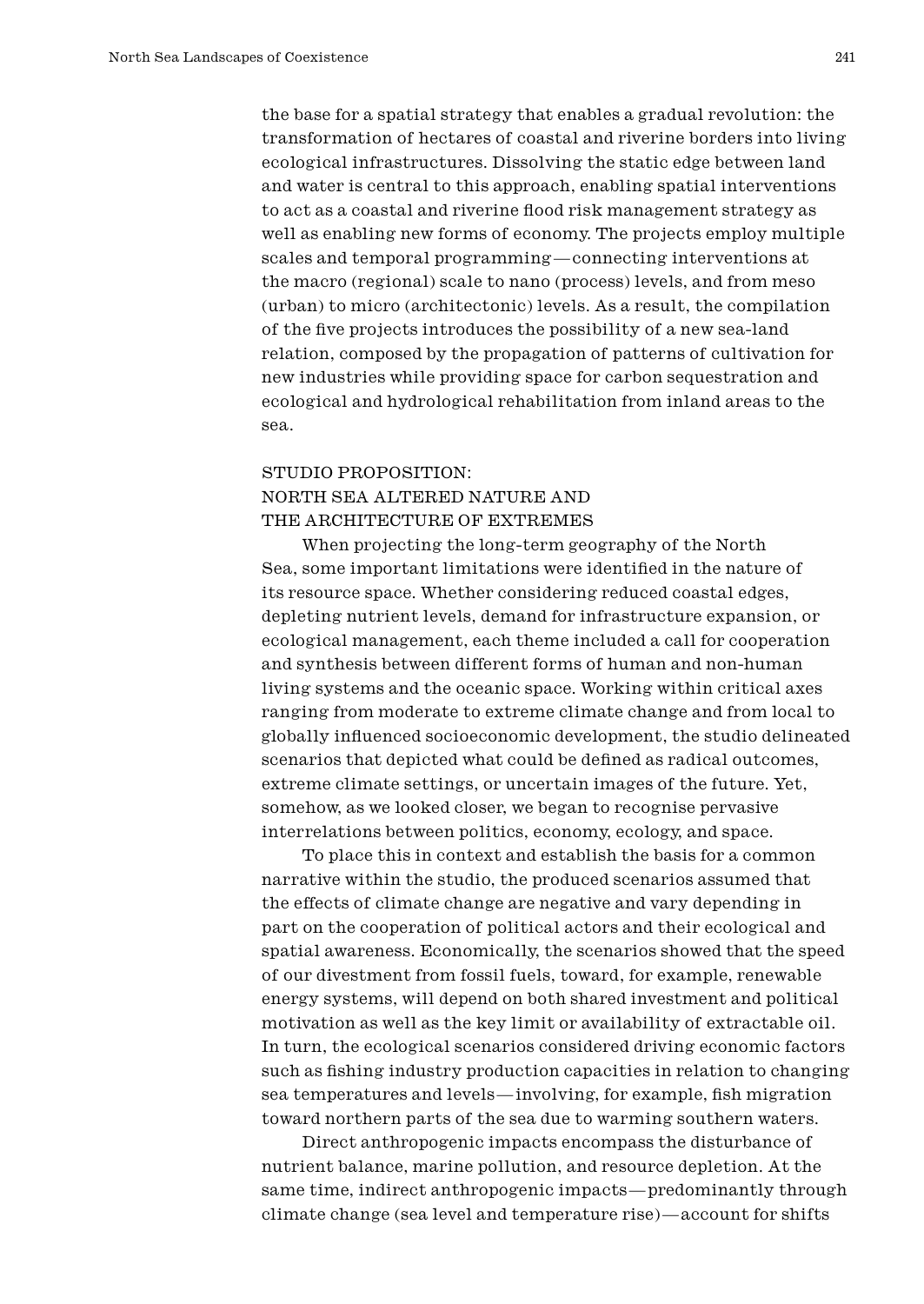within the North Sea's biotopes and habitats, as previously explained. With these impacts intensifying at an unprecedented pace and the outcomes being largely unknown, any projections remain speculative. However, it is evident that negative feedback loops are beginning to dominate the ecosystems of the North Sea and adjacent bodies of water.

Finally, the studio explored the spatial implications of an extreme sea level rise on coastal areas. The extreme scenario of a global mean sea level rise 15 mm yr–1 (10 –20 mm yr–1, likely range) and global temperature rise of 1.5 degrees Celsius acts as a warning for North Sea coastal countries.(4) The North Sea and its adjoining bodies of water constitute one of the major forces of climate issues in the region. The maps identified the Dutch coastline and the Thames Estuary as the most vulnerable areas, showing the spatial delineation of the projected flooding extent and the socioeconomic defence types currently in place. Taking other factors into consideration such as sea level rise and the North Sea currents, the projected changes point to coastal erosion and adhesion, affecting not only the coastline, but also patterns in urbanised cities. The southern coastline between England, France, Belgium, and the Netherlands is in a constant state of change, while the northern area of Scotland and Norway are the most stable areas, experiencing minimal impact, even with the projected sea level rise.

The extremity of change demands that actors take a collaborative approach, responding to earth forces and the microenvironments of each region; differentiating between the British Isles and the coastal regions of Belgium, the Netherlands, Germany, Denmark, and Norway. The shift toward cross-national collaboration and microclimate responsiveness maintains the possibility of addressing a number of different issues within the territory.

Overall, regardless of the chosen projection, the studio argued that the rapid increase and instability of earth forces, such as sea level rise, must inform a change of perception, intention, and practice—one that works with, rather than against the new state (of extremes). The following five projects illustrate ways in which this change can potentially be implemented.

## RESTORING SYSTEMIC PROXIMITIES: TOWARD THE RE-TERRITORIALISATION OF THE DUTCH RIVIERENLAND, South-West Delta, the Netherlands (Isabel Recubenis Sanchis)(5)

Uncertain and extreme climate events challenge a particular territoriality that is reliant on the control of groundwater and river dynamics within urbanised Deltas.(6) In the Netherlands and particularly in the Dutch river area (Rivierenland in Dutch), new adaptive approaches to spatial planning and hydraulic engineering have already resulted in "Room for the River", a national planning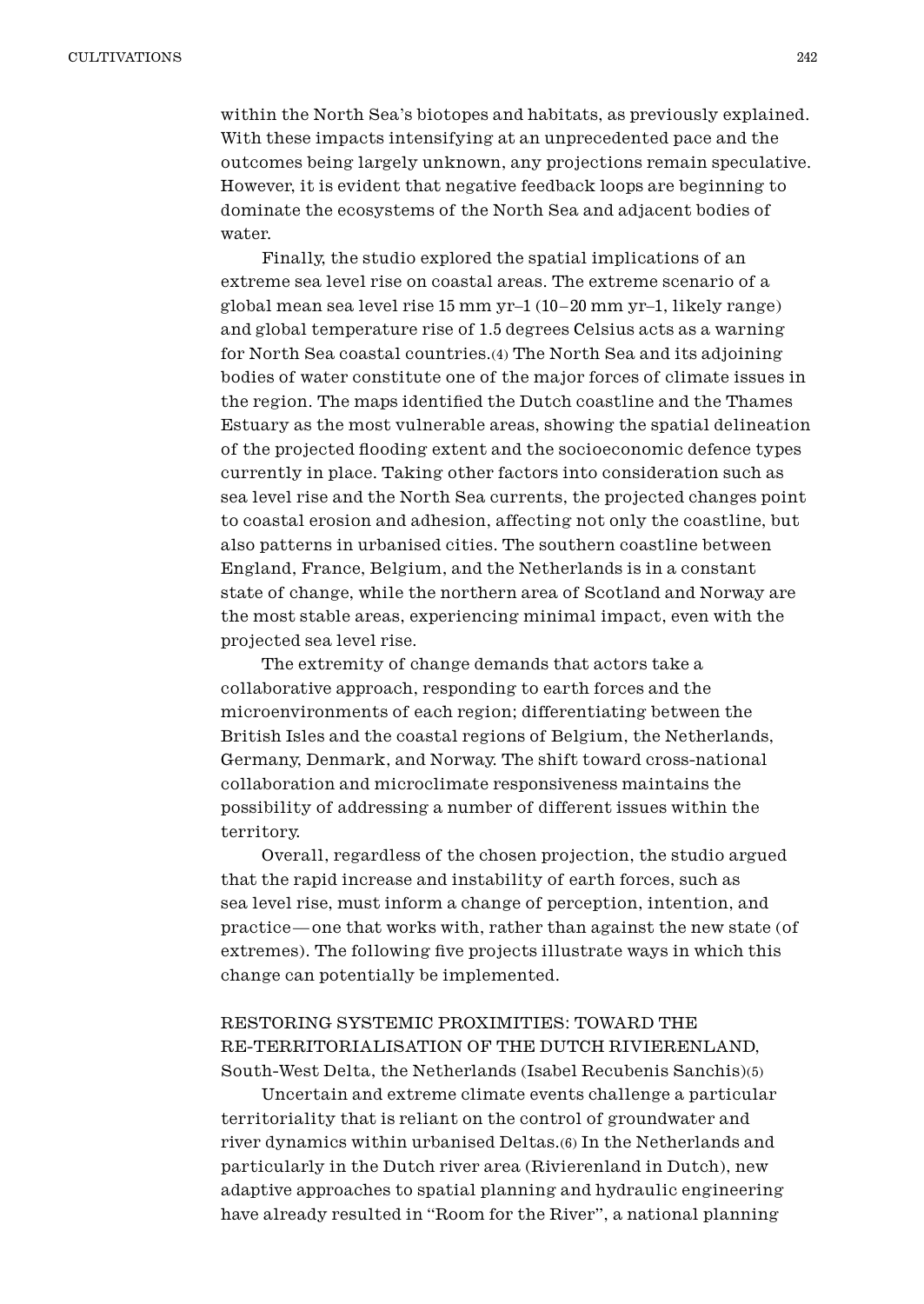

Fig. 1 Macro-Framework: Extreme-discharge function. Three geomorphological conditions with a type and frequency of flood disturbance and specific extreme discharge function: autoregulation (blue/ river corridor), mitigation (wetlands), delay (green/ coarsegrained soil corridors). (Isabel Recubenis Sanchis, TU Delft 2020)

policy project that gives more space for the river while improving the spatial qualities of affected areas.(7) However, there is still a need to go beyond the physical, cultural, and programmatic separation in flood management between active areas—assigned to embanked rivers—and passive areas—assigned to the urbanised territory. The definition of these dualities in the Dutch territory not only feeds a model based on flood vulnerability—working under certain levels of river discharge—but it also leaves a fragmented landscape.

Aiming to embrace climatic uncertainty and river discharge extremes within highly urbanised floodplains, this project proposes a process-based approach to planning and a design based on radical connectivity throughout the Dutch Rivierenland watershed, where every part of the urbanised territory plays a role in the active management of floods and ecosystem restoration [Fig. 1]. The approach guides a specific spatial transformation consisting of a new topography of repurposed flood channels and depressed areas strategically distributed throughout the urbanised catchment and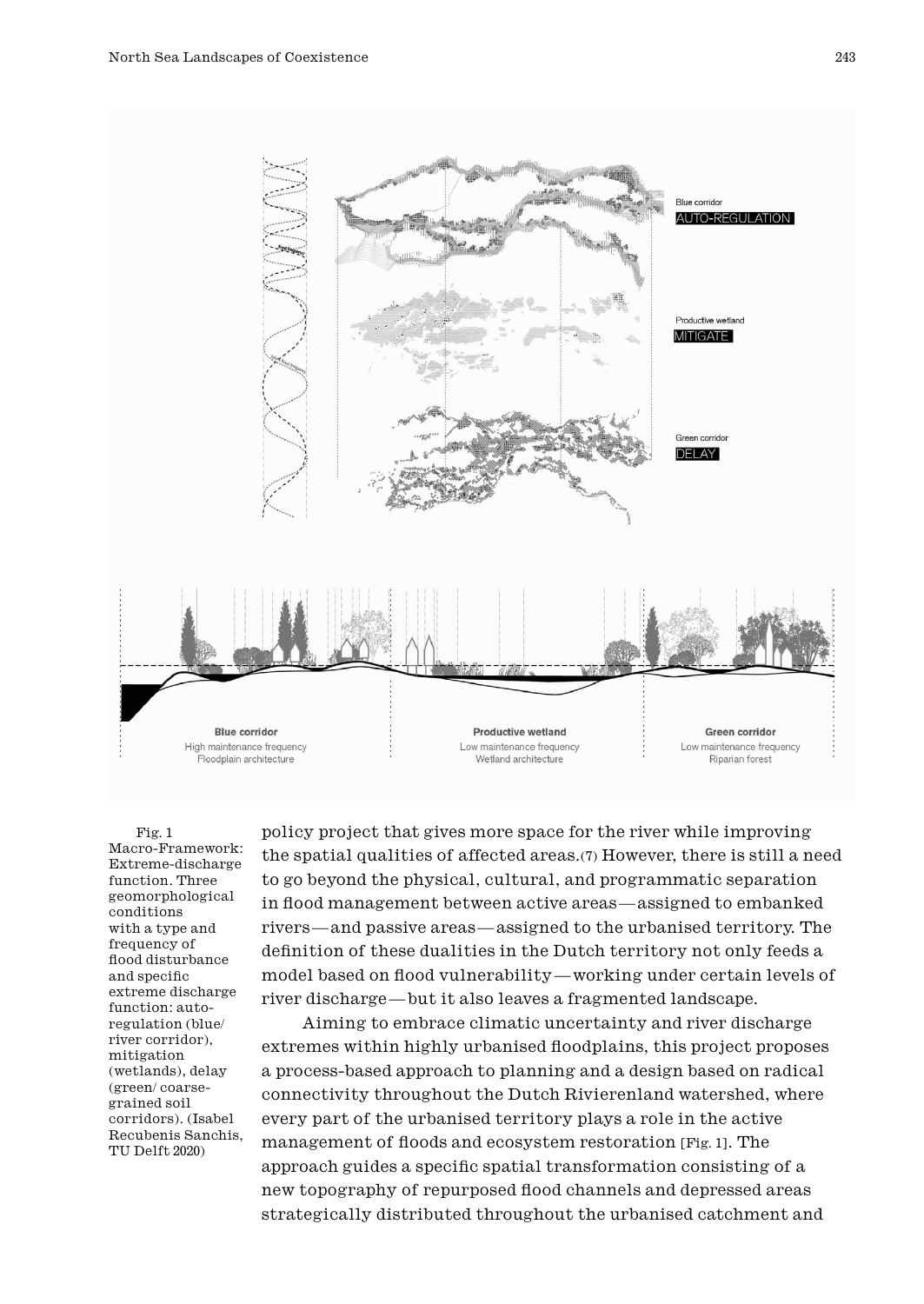the cultivation of a green infrastructure of agroforestry patches as riparian corridors. The decentralisation and dispersion of the flood and green network throughout the entire regional matrix upscales the space for groundwater and river dynamics by downscaling floodrelated spatial interventions.(8) This model opens the possibility for a local management of flood events and regenerates the forested land cover of the watershed, all of which delays and reduces the hydrograph peak during extreme discharges, reducing the likelihood of floodrelated disasters.(9)

The main outcome of the thesis is a process-based planning and design framework for the hybridisation of the territory by increasing ecological densities and buffer capacities, which upscales the green and blue infrastructure per land management unit—the plot—and functional layer as a result. The framework guides a transformational pathway where the synergetic coupling of functions is activated locally by landowners, triggering the cultural appropriation of the proposal. The project is positioned within an emerging urban paradigm, one that redefines the act of urbanisation as an act of reterritorialisation, where occupation is aligned with the ecology and shifting climatic frequencies of the particular territory.(10)

Extreme climatic events require that land be managed differently in order to restore and maintain the soil capacity to delay, store, and discharge water. The thesis explores the idea of performative land units by restoring the proximity to the river and the subsequent —economic, flood management and land regeneration opportunities.(11)

CULTIVATED ECOLOGIES: OPERATIONAL LANDSCAPES OF MATERIAL PRODUCTION AS FLOOD-RELATED RISK INFRASTRUCTURE, Greater Thames Estuary, South-East England, UK (Sarantis Georgiou)(12)

This thesis elaborates on a theoretical, epistemological, and design research framework for the possibility of an operative synthesis of, on the one hand, climate-related risk management (flood exposure from sea level rise and coastal/tidal flooding, fluvial flooding, and/or pluvial flooding) and, on the other, the planning and design of operational landscapes of material production, as a means for sustainable ecological development.

Contemporary practices of managing ecological, environmental and climatic risk rely heavily on a "mitigation" approach, where the imperative is the restoration of a prior "natural" order or the spatial planning of the next waves of development and urbanisation according to the evaluation of the internal logic of natural processes. However, this line of thinking severely hinders the possibility of a creative and proactive reorganization of human processes of material production precisely because it presupposes a "nature-society rift."(13) Similarly, the negative externalities associated with the extensive and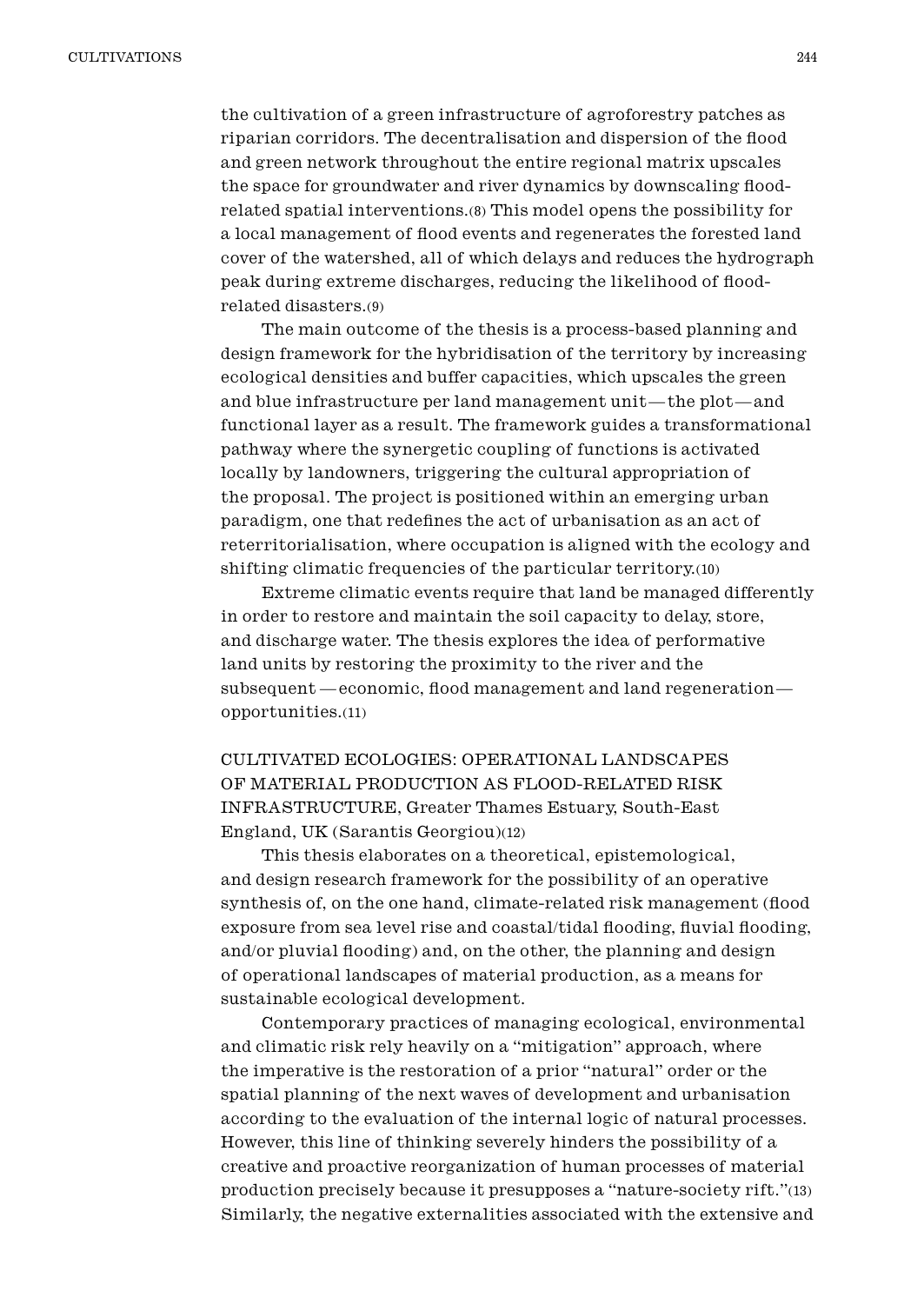intensive operationalisation of vast terrestrial terrains are viewed as singular phenomena to be addressed in situ and not as opportunities to fundamentally reconceptualise contemporary planetary urbanisation.(14)

This work is built on the premise that to properly address climate-related risk, one has to also address unsustainable patterns of material production and the physical and functional organisation of urbanisation. In contrast to the predominant approach of placing the emphasis on the "city", and following the development of the concepts of "concentrated" and "extended urbanisation" through the construction of gradients of "agglomeration" and "operational landscapes,"(15)(16)(17) this thesis attempts the opposite: by shifting the analytical centrality from agglomerations to the operational landscapes that sustain them, we are able to formulate an urbanisation hypothesis that addresses the requirements of the latter not as externalities of the former (thus hindering the capacity of the framework to be adequately socio-ecologically sustainable) but as the fundamental elements of the planning and design of the urban fabric. The thesis suggests that integrating within the urbanised landscape biophysical processes and ecosystem functions, which are central to the performance of operational landscapes, would offer climate-related benefits.

Assuming that this integration is an act of construction of the urban landscape which also partakes in its economic activities, this work reformulates Henri Lefebvre's opening statement in "*The Urban Revolution*": "society has been completely urbanised", as follows: "the urban has been completely operationalised," and attempts to elaborate on the coming-into-being of this reality: the project of the cultivation of the urban.(18) The proposal discusses the possibility that "agglomeration landscapes" become hybridised with "operational landscapes," meaning that contemporary cities and urban regions renounce their sole correspondence with the secondary and tertiary sectors of the economy and, in turn, take on the role of encompassing primary (i.e., material) production as well. The design and planning framework establishes the ways in which different compositions of forest plots, croplands and / or pastures could be adapted within existing urban areas and result in a landscape structure that performs for water-sensitivity. The geomorphology, geology, surface hydrography, and hydrology of the landscape influence water-regulation and flood-risk management, as well as the structure of the open space and the land-use/land-cover types.(19) Part of the ecological region of the Greater Thames Estuary that is most exposed to different forms of flooding is used as a case study, here referred to as the "border interface zone." The analysis considers the current landscape composition, the land-use/land-cover class types that exhibit the greatest potential for transformation and their relation to water-regulation and flood-risk management. The design proposes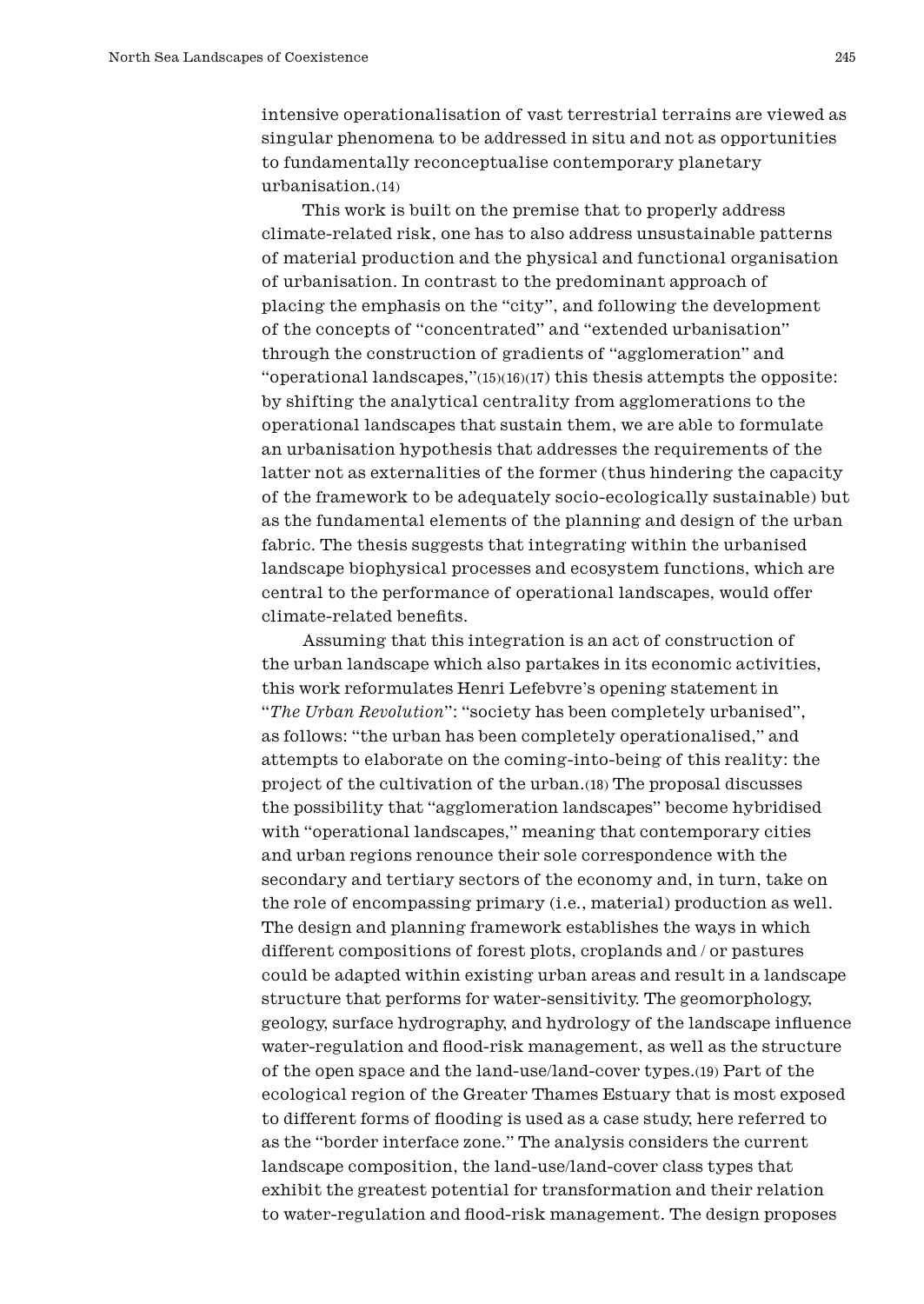suitable crop species and organises the crops in such a way as to provide water-sensitive performance as flood-risk infrastructure [Fig. 2, p. 265]. Existing spaces are reconfigured internally as well as receiving patches of forestry, cropland and/or pasture. These spaces become "cultivated landscape ecologies," contributing to a new landscape image.(20)

# RE-NATURED ECONOMY: FROM POLLUTANTS TO PRODUCTIVE LANDSCAPES, South-West Delta, the Netherlands (Aikaterina Myserli)(21)

In light of climate change, it is clear that as a result of ecosystem derangement and the debasement of local economies in the name of globalisation and free trade, capitalism has almost exhausted its source of nourishment: nature. Cities seem to be more connected to the planetary system of production and trade than to their surrounding context.

To place humanity within natural processes and to define humans as custodians of nature's ecological heritage, are interventions welldiscussed in the fields of urban, landscape, and environmental theory, however there are still challenges regarding their implementation. The question is: which new ecologies of the Anthropocene could transform negative outputs of our current economic model (pollutants, waste flows) into inputs of new productive landscapes?

The Dutch-Flemish Delta is used as the test bed for a new projective ecology. Pollutants causing eutrophication (nitrogen, phosphorus, CO2, algae) are captured in order to facilitate processes that generate value (food production, energy) and trigger a shift in economy that will both reshape the deltaic landscape as well as set the foundations for a bio-based future economy. At the core of this proposal lies the transformation of underperforming crops (mainly produced via arable farming, grasslands, and flower production) into algae crops in enclosed tubular systems that do not require fresh water but contribute to wastewater treatment and convert discharged nutrients into valuable [bio]products [Fig. 3, p. 266]. Traditional agriculture uses vast quantities of fresh potable water and releases phosphorus and nitrogen into the water through the extensive use of fertilisers. In addition to enclosed algal systems, the proposal investigates the creation of new wetlands by re-flooding polders with high saline soil and non-profitable crops; establishing macroalgae ponds in their place. These ponds may function as a model of filtration "layers" for agricultural and industrial discharges that would reduce the level of pollutants in the water and could bring back benthic and pelagic species that are currently forced to migrate.

A system where pollutants are subverted into resources requires, on the one hand, the transformation of local industrial systems from linear to circular (closed loops of flows, semi-open systems) and a new material economy (circular systems that generate value out of pollutants and a market for renewable resources) on the other. It is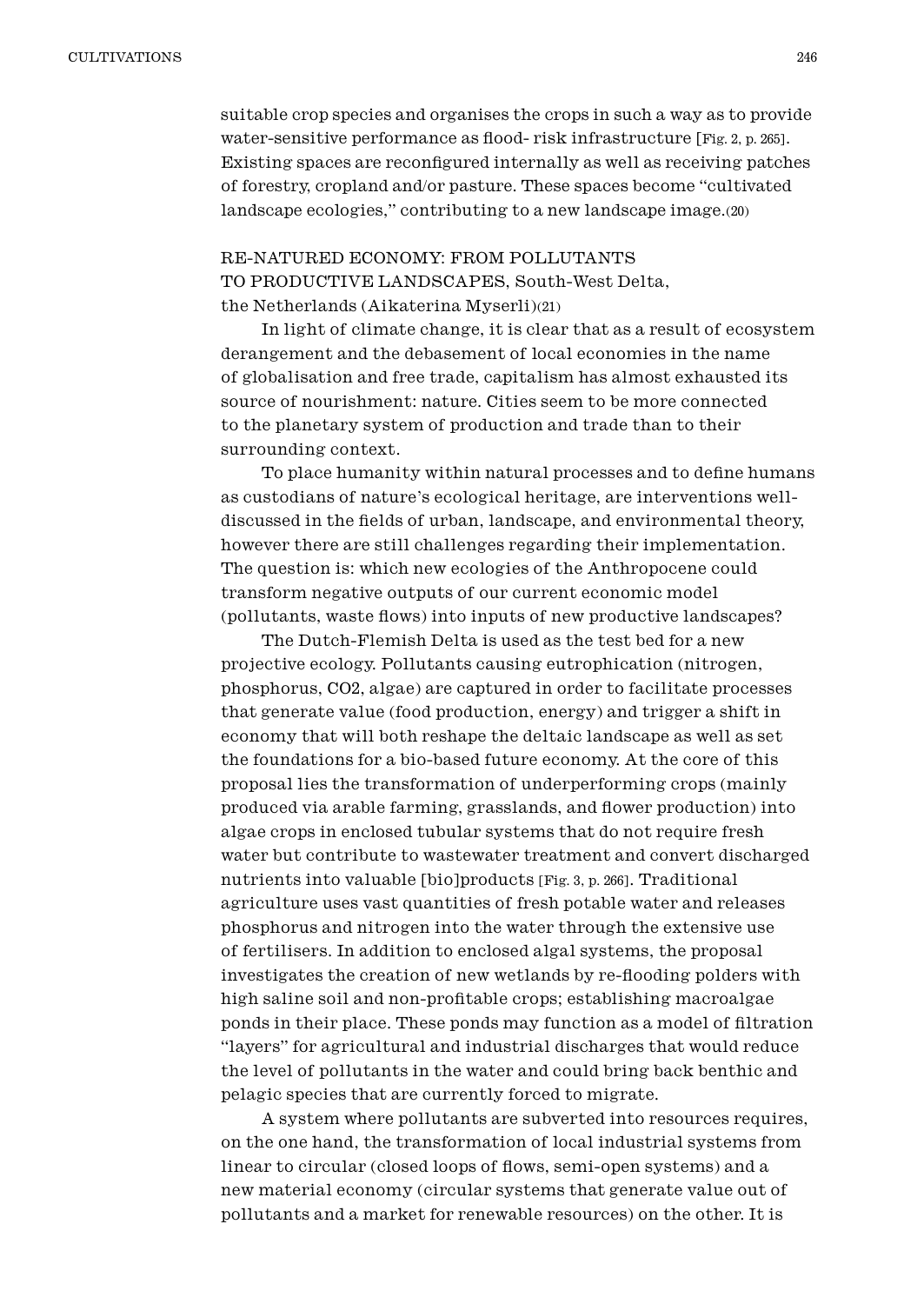noteworthy that in order to project a vision and develop an efficient strategic framework for such a shift in economy, it is crucial to understand and work with the relationships between large-scale regional strategies and more detailed, local design solutions. In this case, the temporal dimension is of utmost importance; fossil fuel depletion is a reality and a shift in economy toward renewable sources will take place in the years to come, therefore pollution reduction means pollutants may not provide sufficient input for a bio-based economy in the future. The proposed hypothesis is therefore a transition in time, an intermediate stage toward sustainable economic development. In the end, as pollution becomes historical, nature becomes a landscape of flows and fluids that co-exist and coevolve.

# REVERSED RISK: PROTECTIVE PRODUCTIVE CYCLE BASED ON TIDAL FORCES IN ESTUARINE TERRITORIES, Thames Estuary, England (Alexandra Farmazon)(22)

With more than 80 percent of Thames River banks transformed into concrete storm walls and the Thames Barrier in place since the 1970s, the dynamic tidal force is persistently causing storm surge flooding and flash floods throughout London's dense urban areas.(23) This makes the UK coastline a priority North Sea area—both in terms of event frequency and of prospective impact. Despite this urgency, the UK Environment Agency's funding for maintaining flood assets has fallen by 14 percent nationally. Recent investigations undertaken by the *Financial Times* quote John Pettigrew: "It is important that the UK is seen as a place that is attractive to inward investment. In terms of the energy sector, a lot of infrastructure needs to be built in the UK over the next few years. Post-Brexit, it is important that it is coming in."(24) While funding for the energy sector is increasing, the UK's flood defense plans are inadequate and lagging behind in investment.(25) As a consequence and if inundated, the Greater Thames Estuary region, currently containing 1 million properties, would suffer direct damage of at least £ 97.8 billion at 2003 prices.(26) Surely, the increased investment on the energy sector is justified as the North Sea is facing an era of fossil fuel depletion and overpriced electrical energy urgently demands a transition to clean, renewable sources. The UK is a leading power with the most extensive Exclusive Economic Zone coverage in the North Sea, including several fossil fuel extraction platforms that are currently being transformed into energy farms. This opens the opportunity to research and design productive landscapes triggered by coastal dynamics as a possible paradigm for energy futures. Therefore, this thesis proposes a spatial strategy that integrates coastal risk management and energy production with new ecosystems and land-use typologies.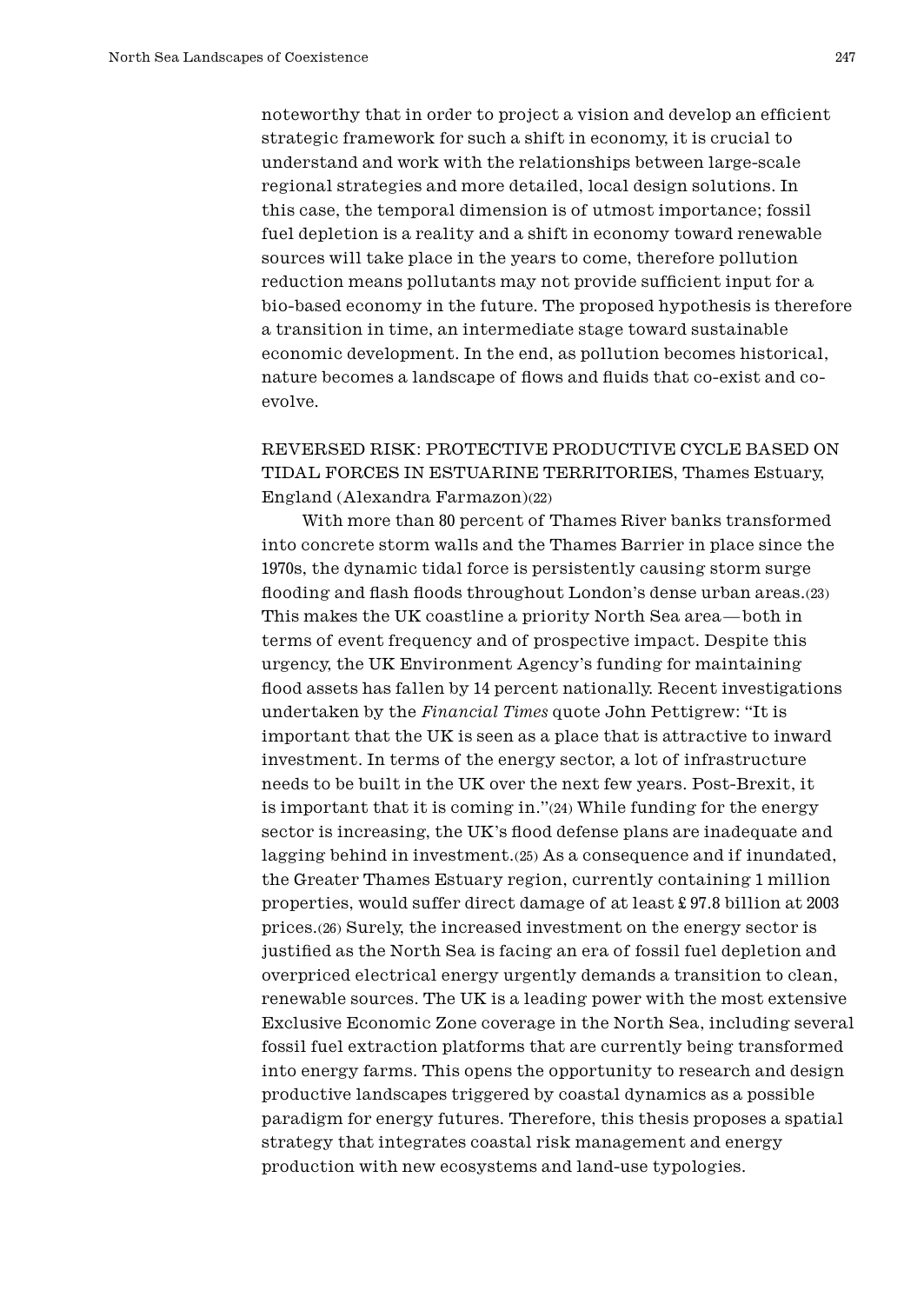Already, in shifting the focus of energy production to the maritime territories that engage in exchanges with the land, we are implicitly discussing coastal flood strategies. From a theoretical and practice point of view, there would be a clear interdependence between the hydrodynamics of the territorial sea and the adaptive coastal response to risk. However, the UK planning system regards these issues as separate entities, under separate departments, directly subordinated to Her Majesty The Queen. From the central government level, to the regional, county, and village level, flood risk and energy efficiency are managed separately under the Department for Business, Energy and Industrial Strategy (BEIS) and the Department for Environment, Food and Rural Affairs (DEFRA), while spatial planning is addressed through the Department for Communities and Local Government (DCLG), thus making any communication difficult if not impossible.

In response to these conditions, this project aims to bring these separated fields together through a new coherent, integrated approach linking flood risk and energy transition pressure. It proposes a strategy for production in estuarine waters, requiring a control body that involves all implicated departments and ensures the coordination of vision, policy, and investment. The project looks beyond the 2030 effective lifespan of the Thames Barrier and explores an alternative system of hybrid infrastructure that can reverse the flood risk factor toward a profitable tidal energy source, creating a protection/production cycle, simultaneously defending and "fuelling" the city, as well as retrieving its original investment [Fig. 4, p. 267]. Practically, understanding the value of natural forces, paired with adaptive capacity patterns builds a gradient of spatial and performance suitability. This creates a system of critical intervention areas directly supporting and conserving their anthropic activity within the urban system. A coherent spatial assessment framework is proposed, which results in identification of critical locations and a paired governance implementation model. The following design approach then zooms to a system where a restrictive, regeneration urban area is transformed into natural protected landscapes. As a result, the protective infrastructure boosts the regional economy by promoting an agricultural transition to aquaculture and an energy self-sufficient urban district.

A NON-STRAIGHTFORWARD ARCHIPELAGO, South-West Delta, the Netherlands (Neil Moncrieff)

As Erle C. Ellis has suggested, "In the Anthropocene, there is no possibility of removing human influence from ecosystems: anthropogenic transformation of the terrestrial biosphere is essentially complete and permanent."(27) Ellis also claims that few remaining natural systems demonstrate no human impact and it is at the junctions between natural and urban systems where the impact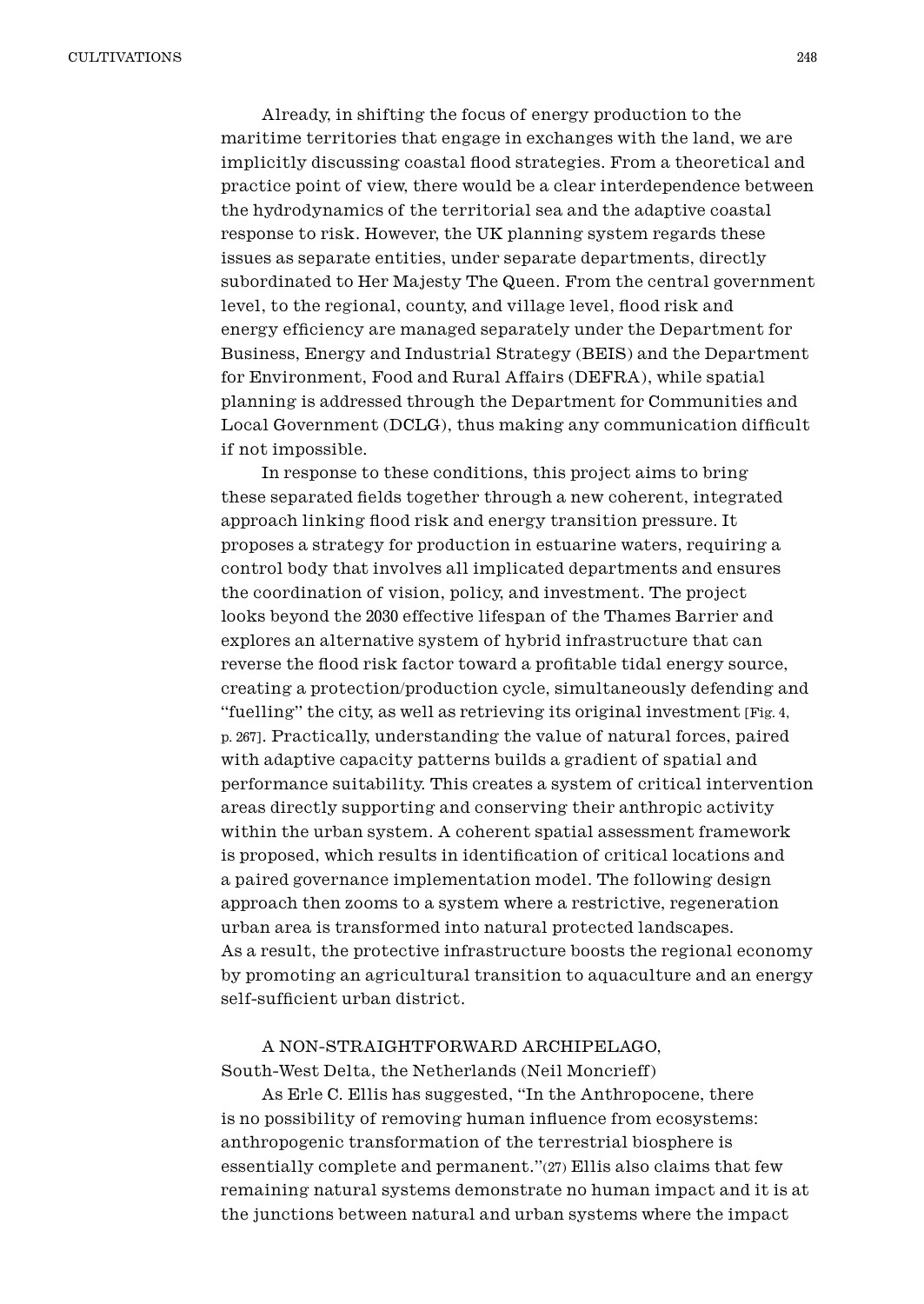

Fig. 5 New spatial typologies at Oosterschelde (Neil Moncrieff, TU Delft 2020)

of, for example, habitat degradation, pollution, or resource overexploitation, as well as the complex series of interactions between culture and landscape are most apparent.(28) As neither system holds sway, this is also where local interventions might have the broadest impact: both in terms of the cultural changes exerted on the environment and the psychological and behavioural impacts that these environments exert over the occupying communities.

The Dutch relationship to landscape is particular and the physical construction and ordering of the landscape in response to the ever-present threat of inundation has had as much impact on the cultural psyche as it has on the deltaic groundplane. The question is whether the elements that come together to compose the unique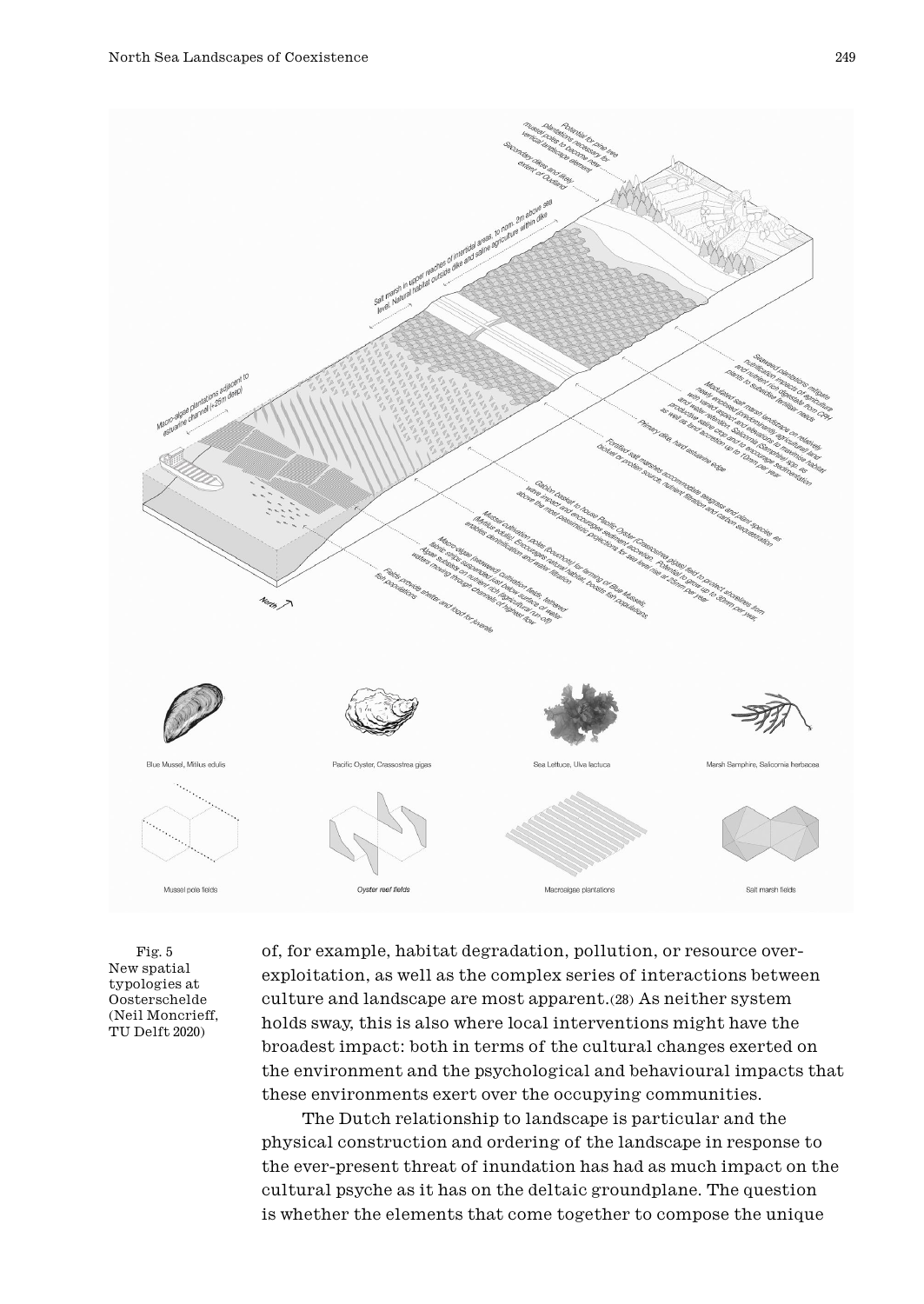visual and cultural character of the Dutch landscape might be replicable, or at least employed again in different ways, to address today's environmental and existential threats. What might be a contemporary estuarine equivalent of the traditional patterned, agricultural, and infrastructural polder landscapes?

A possible consequence of the contemporary re-evaluation of Dutch flood and water management strategies could be a return to more naturalistic estuarine conditions within the South-West Delta. This has the potential to re-animate natural systems and habitats as well as bolster cultural connections to, and across, this landscape. But how could this re-naturalisation benefit the urban landscapes and economies that negotiate the transition between one of Europe's densest urban, industrial, and logistics corridors from Brussels and Antwerp to Rotterdam, and the equally congested territory of the southern portion of the North Sea? Could a new spatial typology of designed ecologies (nature-based solutions) prompt a re-orientation of both natural and urban ecosystems within the delta toward greater social, economic, and ecological efficiency and resilience? Can alternative spatial organisation driven by an alternative notion of flood protection, productive landscape infrastructure and a new landuse transitional delta logic respond to different tidal forces over time?

This project suggests four new ecosystems and land-use typologies, namely mussel pole cultivation fields, oyster reef installations, macroalgae (seaweed) plantations and salt marsh meadows. The design and spatial arrangement of these ecosystems is driven by their Oosterschelde context, conforming to a new, shared spatial grid, in turn defined by the individual productive and/or locational requirements of the ecosystems themselves [Fig. 5].

These new typologies should improve environmental, biodiversity, and habitat values as well as reorient the delta flood defence and water management systems, moving away from hard, engineered measures (as typified by the Deltaworks) toward softer, more naturalistic infrastructures that are able to keep up with sea level rise. This designed deployment of ecosystem engineering measures also aims to be of economic, cultural, and social benefit, with strong spatial characteristics that could foster community, visual, and economic connections to the new landscape. The system could expand and close functional and systemic loops (e.g., carbon, nutrient, and productive cycles) as well as facilitate the broader intellectual, logistics, and cooperative networks required to distribute biomass, local power or heat, and new seafood products.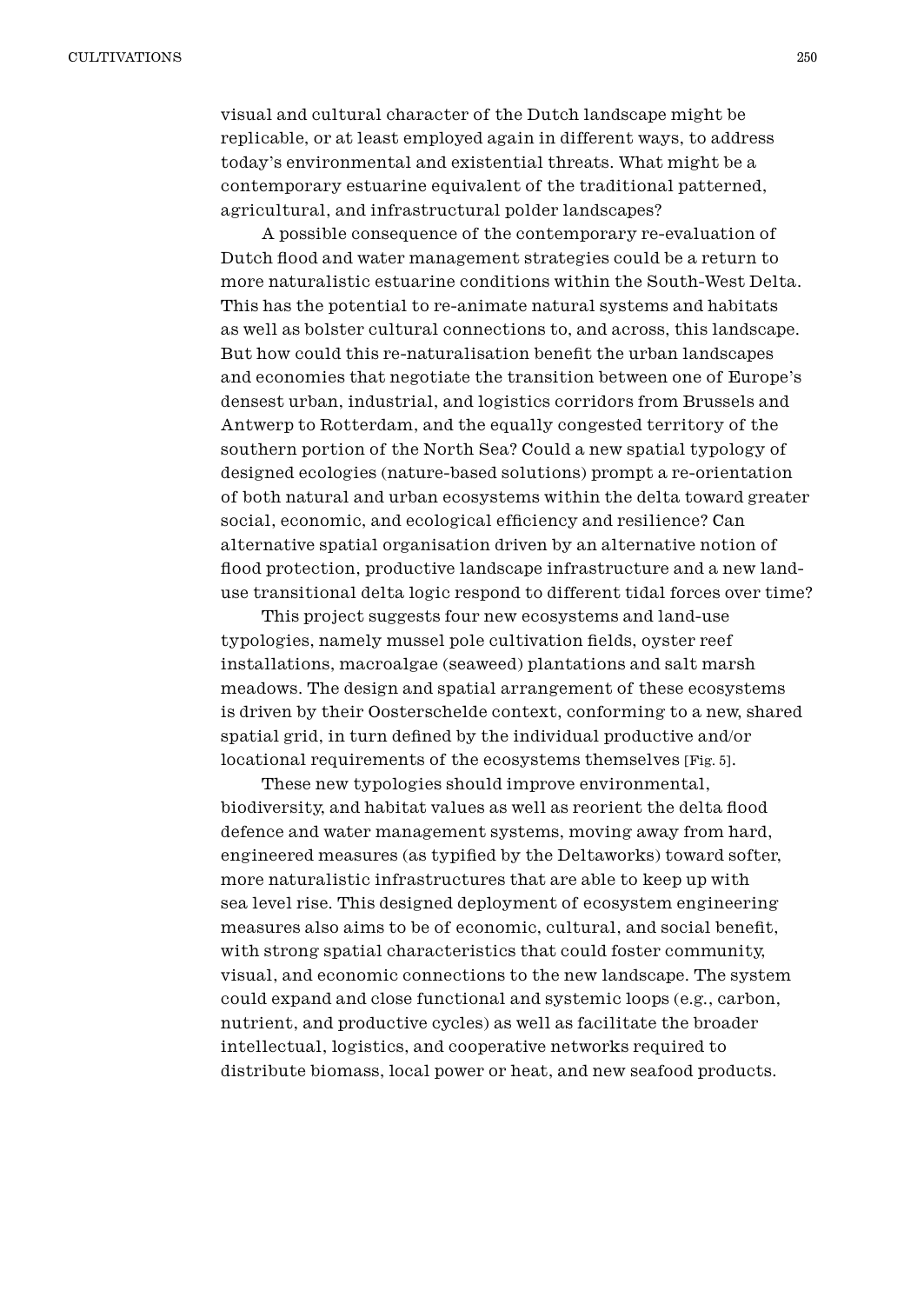#### ACKNOWLEDGEMENTS

"North Sea: Landscape of Coexistence" was a studio brief developed for Transitional Territories Studio together with Hamed Khosravi, starting in the academic year 2017–2018. Design and research mentors from both TU Delft's Urbanism and Architecture Departments of the Faculty of Architecture and the Built Environment between 2017 and 2020 contributed to the project. The five selected Urbanism Master Theses presented in this essay were supervised by Taneha Kuzniecow Bacchin (studio leader, Section of Urban Design, Delta Urbanism Research Group), Diego Sepulveda Carmona (Section of Spatial Planning & Strategy, Delta Urbanism Research Group), and Evert Meijers (Section of Urban Studies). The author would like to acknowledge the contributions of Isabel Recubenis Sanches, Sarantis Georgiou, Aikaterina Myserli, Alexandra Farmazon, supervised together with Diego Sepulveda Carmona and Neil Moncrieff, supervised together with Evert Meijers. The author thanks the contributions and reflections of Emily Aquilina, Filippo La Fleur and Geert van der Meulen (Delta Urbanism Research Group researchers) and Transitional Territories Studio students regarding the studio sub-theme "North Sea Altered Nature and the Architecture of Extremes."

(1) "Transitional Territories Studio," Delft University of Technology, accessed September 18, 2020 [https://www.tudelft.nl/en/education/programmes/masters/](https://www.tudelft.nl/en/education/programmes/masters/architecture-urbanism-and-building-sciences/msc-architecture-urbanism-and-building-sciences/master-tracks/urbanism/programme/graduation/transitional-territories/and) [architecture-urbanism-and-building-sciences/msc-architecture-urbanism-and](https://www.tudelft.nl/en/education/programmes/masters/architecture-urbanism-and-building-sciences/msc-architecture-urbanism-and-building-sciences/master-tracks/urbanism/programme/graduation/transitional-territories/and)[building-sciences/master-tracks/urbanism/programme/graduation/transitional](https://www.tudelft.nl/en/education/programmes/masters/architecture-urbanism-and-building-sciences/msc-architecture-urbanism-and-building-sciences/master-tracks/urbanism/programme/graduation/transitional-territories/and)[territories/](https://www.tudelft.nl/en/education/programmes/masters/architecture-urbanism-and-building-sciences/msc-architecture-urbanism-and-building-sciences/master-tracks/urbanism/programme/graduation/transitional-territories/and)

(2) Nancy Couling, "Formats of Extended Urbanisation in Ocean Space," in *Emerging Urban Spaces- a Planetary Perspective*, eds., Philipp Horn, Paola Alfaro d'Alençon, and Ana Claudia Duarte Carduso, (Springer International Publishing, 2018), XII, 219. (3) The study of the causal relations between geographical phenomena occurring within a particular region. GEMET General Multilingual Environmental Thesaurus, s.v. "Chrology,"<https://www.eionet.europa.eu/gemet/en/concept/10644>

(4) 'Global Warming of 1.5°C. An IPCC Special Report on the Impacts of Global Warming of 1.5°C above Pre-Industrial Levels and Related Global Greenhouse Gas Emission Pathways, in the Context of Strengthening the Global Response to the Threat of Climate Change, Sustainable Development, and Efforts to Eradicate Poverty' (Intergovernmental Panel on Climate Change, 2018), https://www.ipcc.ch/ site/assets/uploads/sites/2/2019/06/SR15\_Full\_Report\_High\_Res.pdf.

The rate of global mean sea level rise is projected to reach 15 mm yr–1 (10–20 mm yr–1, likely range) under RCP8.5 in 2100, and to exceed several centimetres per year in the 22nd century. Projected RCP8.5 is a high greenhouse emission scenario in the absence of policies to combat climate change. O. Pörtner, D.C. Roberts, V. Masson-Delmotte, P. Zhai, M. Tignor, E. Poloczanska, K. Mintenbeck, M. Nicolai, A. Okem, J. Petzold, B. Rama, N. Weyer (eds.)]."IPCC, 2019: Summary for Policymakers," in *IPCC Special Report on the Ocean and Cryosphere in a Changing Climate.* 2019, [https://report.ipcc.ch/](https://report.ipcc.ch/srocc/pdf/SROCC_FinalDraft_FullReport.pdf) [srocc/pdf/SROCC\\_FinalDraft\\_FullReport.pdf](https://report.ipcc.ch/srocc/pdf/SROCC_FinalDraft_FullReport.pdf)

(5) Isabel Recubenis Sanchis, "Restoring Systemic Proximities: Towards the Reterritorialization of the Dutch Rivierenland," Master's thesis, Delft University of Technology, 2020.

(6) Claude Raffestin, "Space, territory, and territoriality," *Environment and planning D: society and space* 30, no. 1 (2012): 121-141, defines territoriality as the ensemble of relations that a society maintains with exteriority and alterity for the satisfaction of its needs.

(7) Jeroen Rijke et al., "Room for the River: Delivering Integrated River Basin Management in the Netherlands," *International Journal of River Basin Management* 10, no. 4 (1 December 2012): 369–82, https://doi.org/10.1080/15715124.2012.739173.

(8) Richard Forman T, "Land Mosaics: The Ecology of Landscapes and Regions," in *The Ecological Design and Planning Reader*, ed. Forster Ndubisi, Land Use Planning (Washington, DC: Island Press, 2014), defined regional matrix as the mosaic patterns in landscapes and regions according to the patch-corridor-matrix model. (9) J. A. Jones, "Hydrologic Processes and Peak Discharge Response to Forest Removal, Regrowth, and Roads in 10 Small Experimental Basins, Western Cascades, Oregon," *Water Resources Research* 36, no. 9 (2000): 2621–42, https://doi. org/10.1029/2000WR900105.

(10) Gilles Deleuze and Félix Guattari, *A Thousand Plateaus: Capitalism and Schizophrenia*, 11th print. (Minneapolis: University of Minnesota Press, 2005), define deterritorialization as a process of detachment between forms of occupation and the landscape dynamics of a place, reterritorialization refers to processes of reattachment.

(11) Filippo La Fleur, Taneha Kuzniecow Bacchin and Isabel Recubenis, "Next-Constructed Natures: Next Generation Infrastructure Design Under Conditions of Extremes*"* research report, Delft University of Technology, 2020; Taneha Kuzniecow Bacchin, "Performative Nature. Urban landscape infrastructure design in water